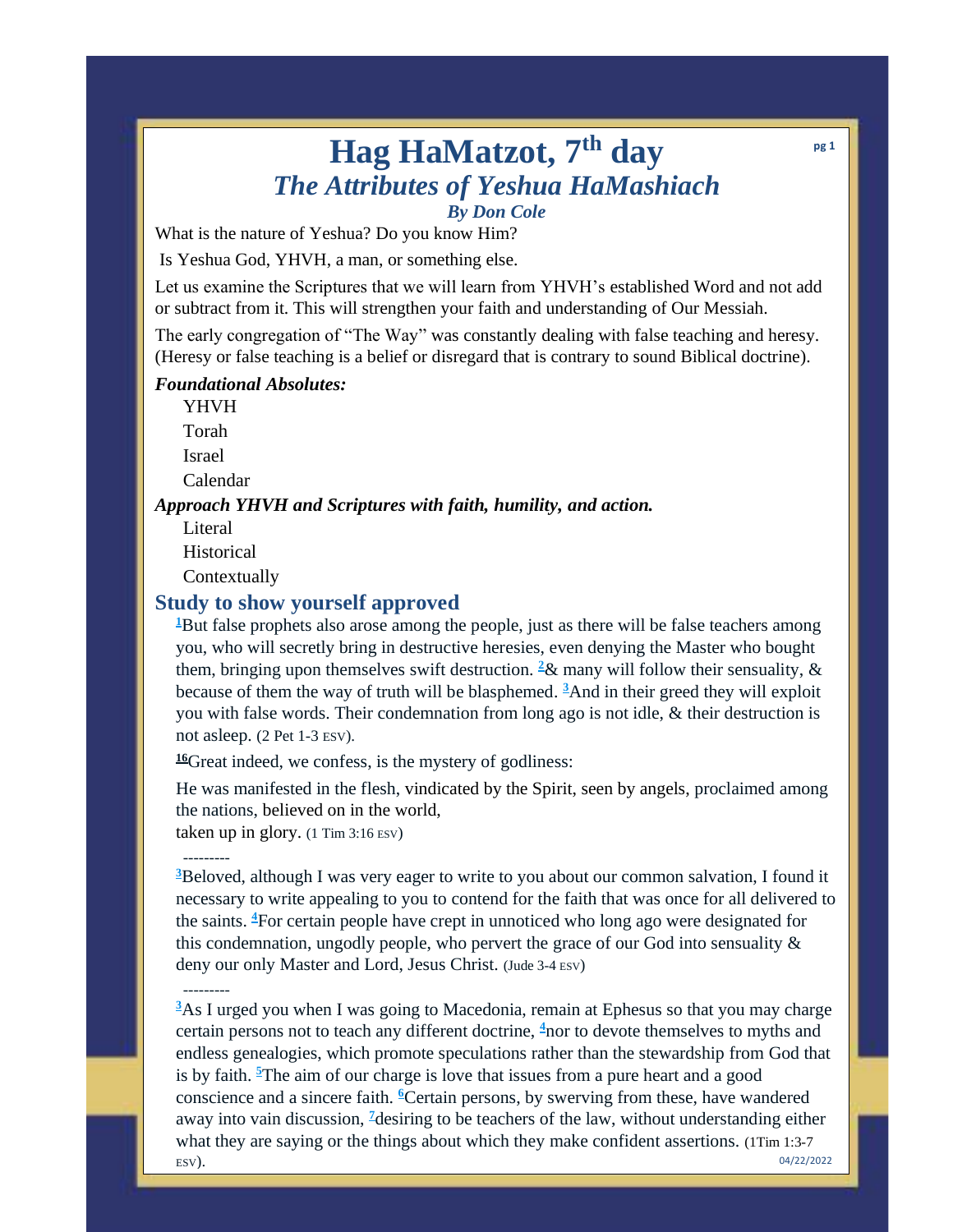## **Underline and Research**

<sup>1</sup>[W](http://biblehub.com/john/17-1.htm)hen Jesus had spoken these words, he lifted up his eyes to heaven, and said, "Father, the hour has come; glorify your Son that the Son may glorify you, **[3](http://biblehub.com/john/17-3.htm)**And this is eternal life, that they know you, the only true God, and Jesus Christ whom you have sent. **<sup>5</sup>**[A](http://biblehub.com/john/17-5.htm)nd now, Father, glorify me in your own presence with the glory that I had with you before the world existed. (John 17:1,3,5 ESV).

**[21](http://biblehub.com/luke/3-21.htm)**Now when all the people were baptized, and when Jesus also had been baptized and was praying, the heavens were opened, **[22](http://biblehub.com/luke/3-22.htm)**and the Holy Spirit descended on him in bodily form, like a dove; and a voice came from heaven, "You are my beloved Son; with you I am well pleased." (Luke 3:21-22 ESV).

---------

---------

**<sup>1</sup>**[L](http://biblehub.com/hebrews/1-1.htm)ong ago, at many times and in many ways, God spoke to our fathers by the prophets, **[2](http://biblehub.com/hebrews/1-2.htm)**but in these last days he has spoken to us by his Son, whomn he appointed the heir of all things, through whom also he created the world. **[3](http://biblehub.com/hebrews/1-3.htm)**He is the radiance of the glory of God and the exact imprint of his nature, and he upholds the universe by the word of his power. After making purification for sins, he sat down at the right hand of the Majesty on high, (Hebrews 1:1-3 ESV).

#### ---------

**[32](http://biblehub.com/mark/13-32.htm)**"But concerning that day or that hour, no one knows, not even the angels in heaven, nor the Son, but only the Father. (Mark 13:32 ESV).

---------

**[28](http://biblehub.com/john/14-28.htm)**You heard me say to you, 'I am going away, and I will come to you.' If you loved me, you would have rejoiced, because I am going to the Father, for the Father is greater than I. (John 14:28 ESV).

### **YHVH wants us to see that they are distinct persons**

**[22](http://biblehub.com/1_john/2-22.htm)**Who is the liar but he who denies that Jesus is the Christ? This is the antichrist, he who denies the Father and the Son. **[23](http://biblehub.com/1_john/2-23.htm)**No one who denies the Son has the Father. Whoever confesses the Son has the Father also. (1 John 2:22-23 ESV).

**NOTES** 

# **Basic Attributes of Yeshua**

### *He cannot be a created being because …*

**[15](http://biblehub.com/colossians/1-15.htm)**He is the image of the invisible God, the firstborn of all creation. **[16](http://biblehub.com/colossians/1-16.htm)**For by him all things were created, in heaven and on earth, visible and invisible, whether thrones or dominions or rulers or authorities—all things were created through him and for him.  $\frac{17}{2}$  $\frac{17}{2}$  $\frac{17}{2}$ And he is before all things, and in Him all things hold together. **[18](http://biblehub.com/colossians/1-18.htm)**And he is the head of the body, the church Assembly. He is the beginning, the firstborn from the dead, that in everything he might be preeminent. **[19](http://biblehub.com/colossians/1-19.htm)**For in Him all the fullness of God was pleased to dwell, **[20](http://biblehub.com/colossians/1-20.htm)**and through him to reconcile to himself all things, whether on earth or in heaven, making peace by the blood of his cross. (Col 1:15-20 ESV).

 $G_{\rm eff}$  might now be made known to the rulers and authorities in the heavenly simple  $\mu$